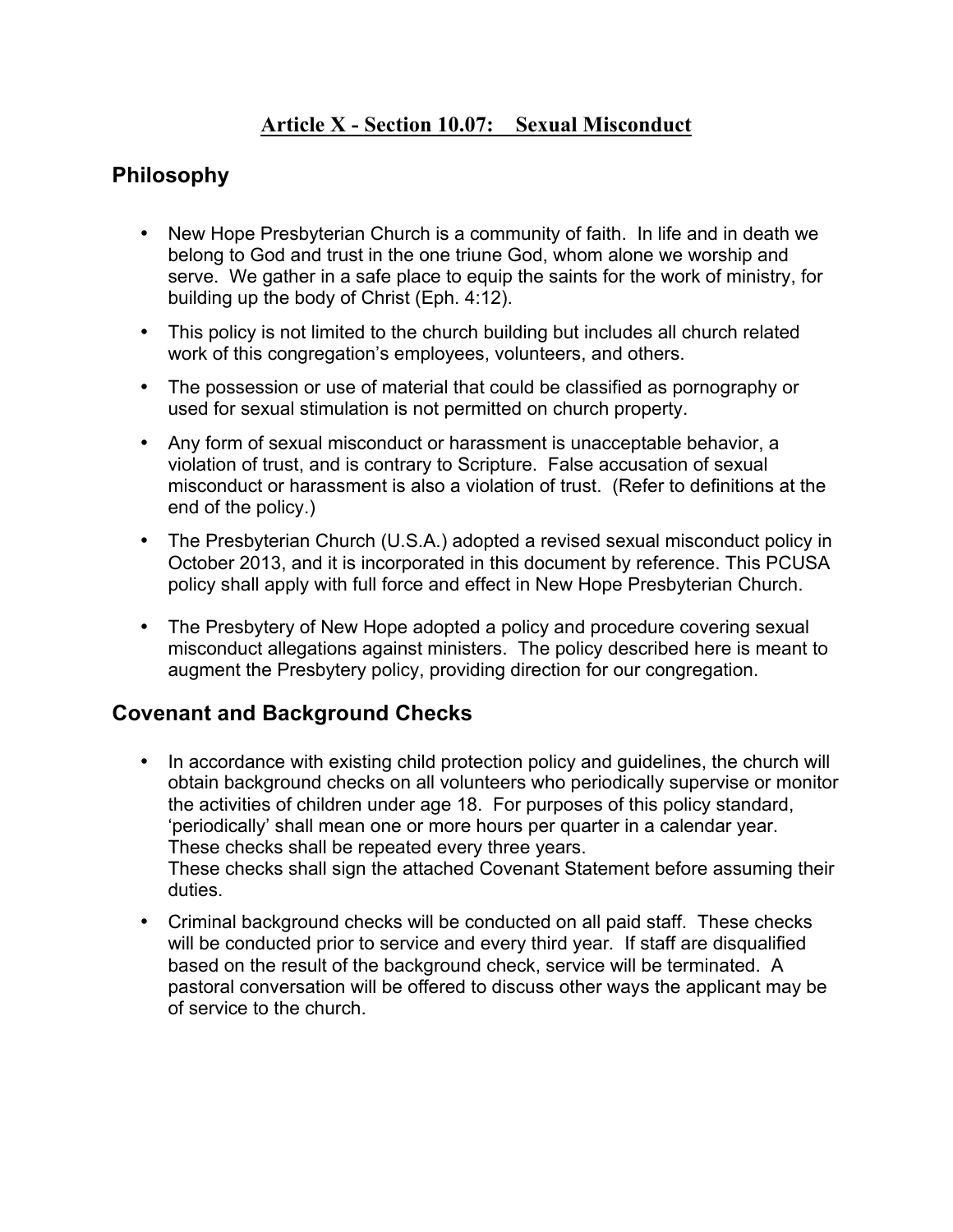## **Procedure for ordering, reviewing and retaining background checks**

The background checks on volunteers shall be performed by an investigative firm of good reputation (such as Shepherd's Watch or SentryLink) that has resources to conduct an effective interstate examination. The examination shall focus on:

- a. arrests and convictions under criminal law;
- b. driving records of those who drive for church-related activities.

#### **Authorizing and retaining background checks**

- 1. The pastor, director of Christian education, or other paid staff may authorize the performance of a background check. However, only the pastor may receive and review the results of a background check.
- 2. For security and privacy, the results will be kept in a locked file to which only the pastor has access.
- 3. The background results will be destroyed when:
	- the individual leaves this church,
	- when a new background check is performed,
	- after three years have elapsed; records will not be retained more than three years.

If a background check reveals information raising questions about the volunteer's suitability for regular interaction with children or the volunteer's suitability to serve as a driver for church-related activities, the pastor will discuss the information with the individual in confidence. If this discussion convinces the pastor that the information is erroneous or that the individual has reformed his or her behavior and has redeemed his or her character, the pastor may endorse adding the individual to the roll of volunteers. Otherwise, the pastor will help the individual find other ways to serve the church and its mission.

#### **Report of Known or Suspected Misconduct**

• Any suspicious activity must be reported immediately to the Pastor. The incident will be documented in writing, including details as to what, when, where, and how, pinpointing the date, time and other circumstances. All reports will be heard and taken seriously. All involved will be gentle and sensitive to the alleged victim, the accused, and the person making the report. The Pastor will advise the complainant within 24 hours of action taken regarding the complaint.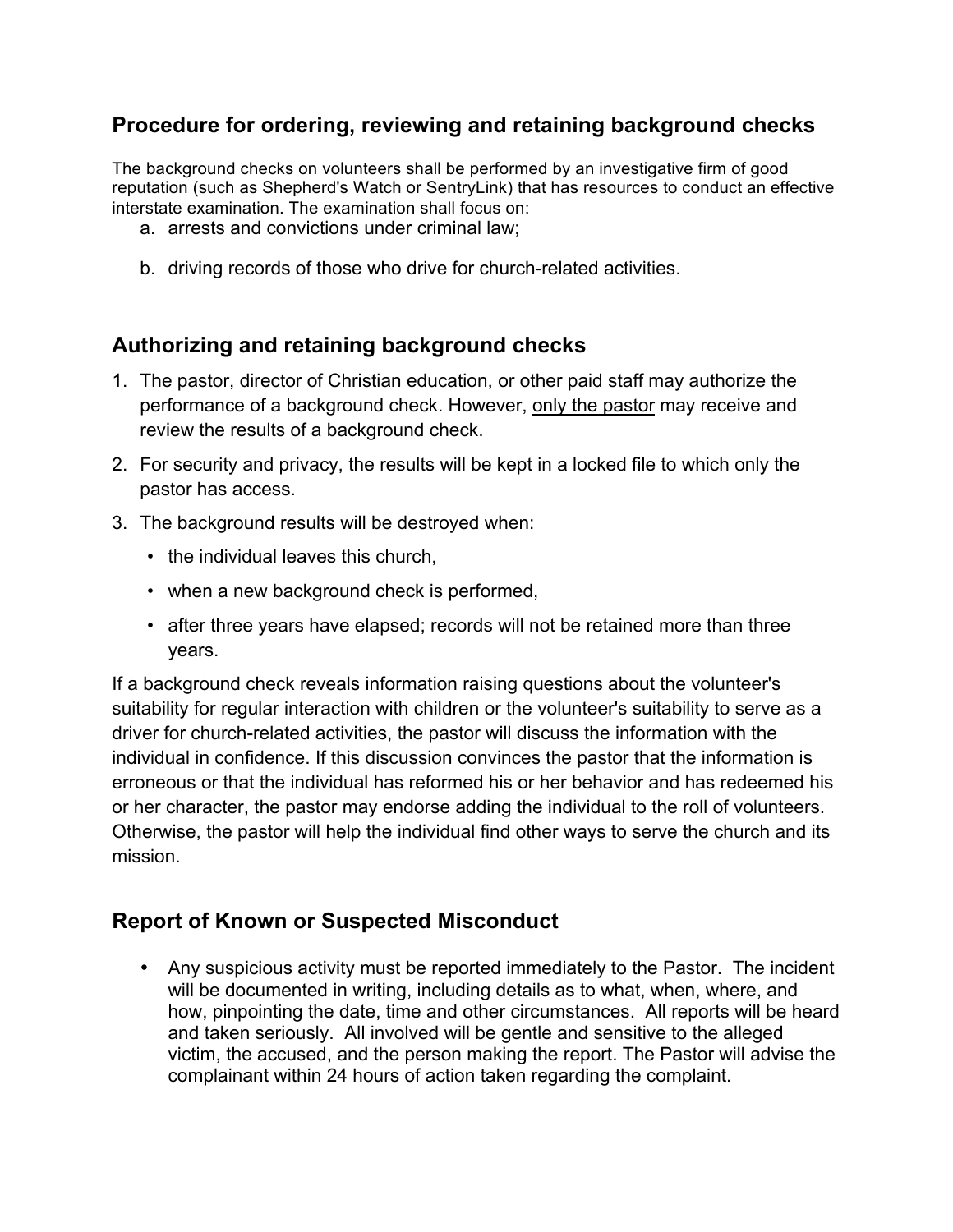- The Pastor will form a committee consisting of the Pastor, the elder in charge of the program, and another elder chosen by the Pastor. The committee will investigate the facts, take appropriate actions, and inform the Session. Session may then determine what information to tell the congregation.
- If there is reasonable cause, the actions that may be taken are (but not limited to): counseling, restrictions or removal of the accused from the situation, and contacting appropriate authorities.
- If there is not reasonable cause, a written record of the event will be maintained in a locked file in case of further questions.
- If either party is unsatisfied with the outcome of the process, then they have the right to appeal to the Session. Only the Pastor or the Pastor's designee will respond to media contact about the case.
- To the extent possible, the complainant and/or victim will receive the respect of privacy and confidentiality. If the victim is a minor, the Pastor will keep the victim's parents apprised of the progress of the case. Nothing in these procedures is intended to discourage the victim from reporting the alleged violation to the proper local authorities.
- To the extent possible, the accused will receive the respect of privacy and confidentiality. The accused will be informed of the accusation by the Pastor and apprised of the progress of the case. The accused shall receive pastoral support.

#### **Definitions**

**Child Sexual Abuse** includes, but is not limited to, any contact or interaction between a child and an adult when the child is being used for the sexual stimulation or gratification of the adult person or of a third person. The behavior may or may not involve touching. Sexual behavior between a child and an adult is always considered forced whether or not consented to by the child. The age of maturity is governed by state law.

**Sexual Harassment** as defined for this policy is unwelcome sexual advances, requests for sexual favors, and other verbal or physical conduct of a sexual nature when:

- 1. Submission to such conduct is made either explicitly or implicitly as a term or condition of an individual's employment, or his/her continued status in an institution;
- 2. Submission to or rejection of such conduct by an individual is used as the basis of employment decisions such as continued employment, possible promotions or demotions, salary increases, etc., affecting such individual; or
- 3. Such conduct has the purpose or effect of unreasonable interference with an individual's work performance by creating an intimidating, hostile, or offensive working environment.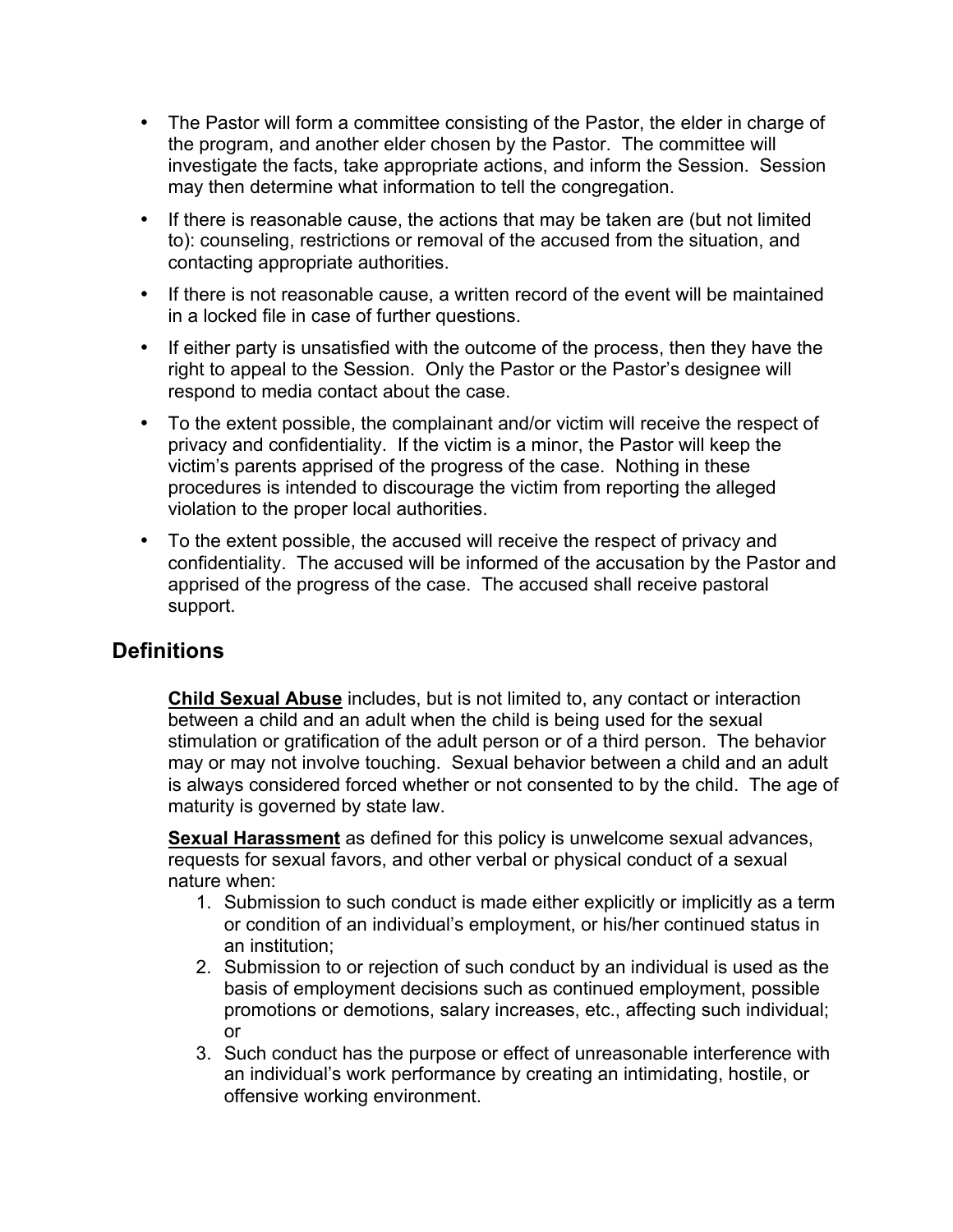**Sexual Misconduct** is the comprehensive term used in this policy to include:

- 1. Child sexual abuse as defined above;
- 2. Sexual harassment as defined above;
- 3. Rape or sexual contact by force, threat, or intimidation; and
- 4. Sexual malfeasance. Sexual malfeasance is defined as sexual conduct within a ministerial (e.g. clergy with a member of the congregation) or professional relationship (e.g. counselor with a client, lay employee with a church member). Sexual conduct includes unwelcome sexual advances, requests for sexual favors, and verbal or physical conduct of a sexual nature. This definition is not meant to restrict church professionals or members from having normal, mutual, social, intimate, or marital relations;
- 5. And any sex crimes identified in federal or state law that are not enumerated on this list.